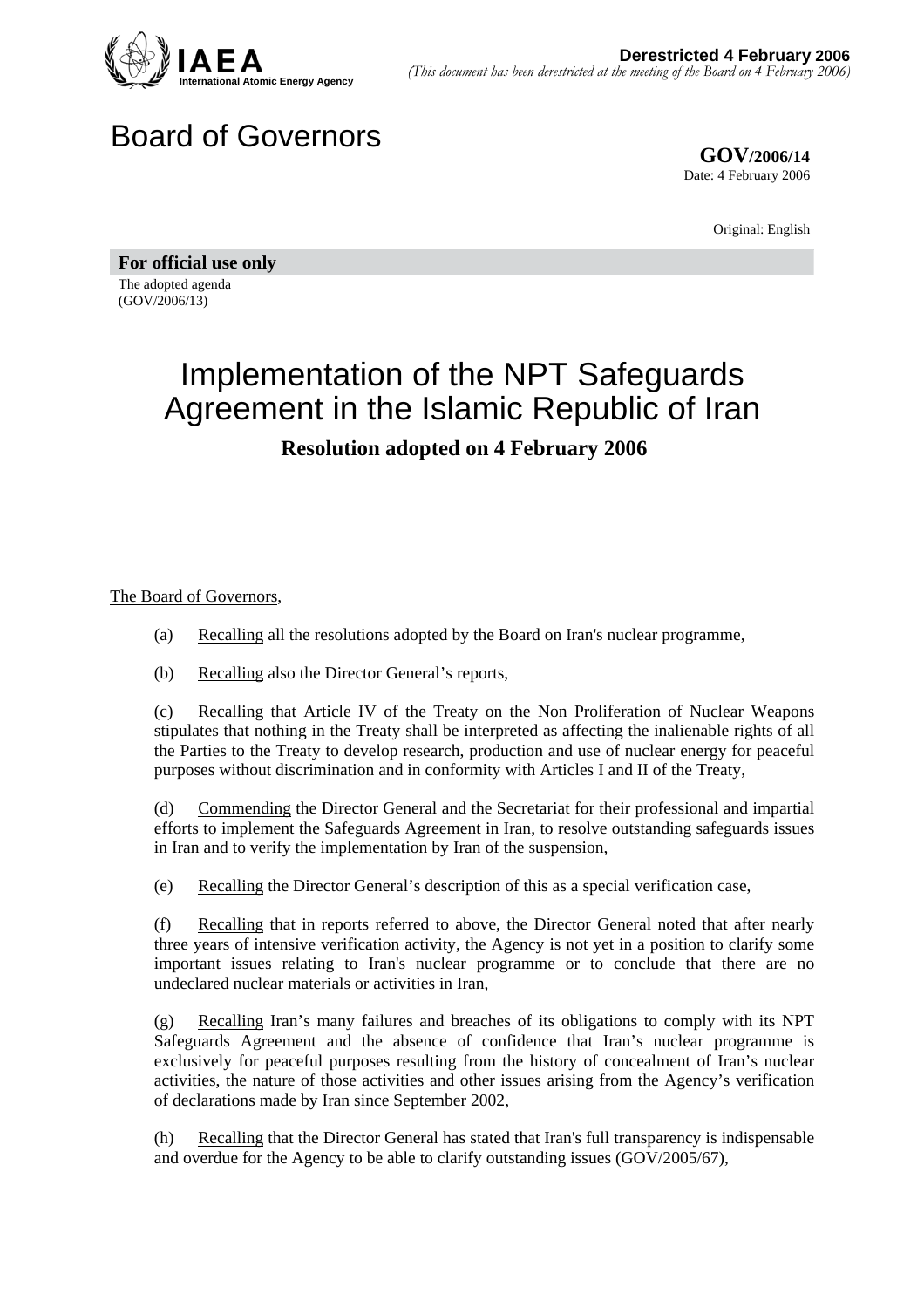(i) Recalling the requests of the Agency for Iran's cooperation in following up on reports relating to equipment, materials and activities which have applications in the conventional military area and in the civilian sphere as well as in the nuclear military area (as indicated by the Director General in GOV/2005/67),

(j) Recalling that in November 2005 the Director General reported (GOV/2005/87) that Iran possesses a document related to the procedural requirements for the reduction of UF6 to metal in small quantities, and on the casting and machining of enriched, natural and depleted uranium metal into hemispherical forms,

(k) Expressing serious concerns about Iran's nuclear programme, and agreeing that an extensive period of confidence-building is required from Iran,

(l) Reaffirming the Board's resolve to continue to work for a diplomatic solution to the Iranian nuclear issue, and

(m) Recognising that a solution to the Iranian issue would contribute to global nonproliferation efforts and to realising the objective of a Middle East free of weapons of mass destruction, including their means of delivery,

1. Underlines that outstanding questions can best be resolved and confidence built in the exclusively peaceful nature of Iran's programme by Iran responding positively to the calls for confidence building measures which the Board has made on Iran, and in this context deems it necessary for Iran to:

- re-establish full and sustained suspension of all enrichment-related and reprocessing activities, including research and development, to be verified by the Agency;
- reconsider the construction of a research reactor moderated by heavy water;
- ratify promptly and implement in full the Additional Protocol;
- pending ratification, continue to act in accordance with the provisions of the Additional Protocol which Iran signed on 18 December 2003;
- implement transparency measures, as requested by the Director General, including in GOV/2005/67, which extend beyond the formal requirements of the Safeguards Agreement and Additional Protocol, and include such access to individuals, documentation relating to procurement, dual use equipment, certain military-owned workshops and research and development as the Agency may request in support of its ongoing investigations;

2. Requests the Director General to report to the Security Council of the United Nations that these steps are required of Iran by the Board and to report to the Security Council all IAEA reports and resolutions, as adopted, relating to this issue;

3. Expresses serious concern that the Agency is not yet in a position to clarify some important issues relating to Iran's nuclear programme, including the fact that Iran has in its possession a document on the production of uranium metal hemispheres, since, as reported by the Secretariat, this process is related to the fabrication of nuclear weapon components; and, noting that the decision to put this document under Agency seal is a positive step, requests Iran to maintain this document under Agency seal and to provide a full copy to the Agency;

4. Deeply regrets that, despite repeated calls from the Board for the maintaining of the suspension of all enrichment related and reprocessing activities which the Board has declared essential to addressing outstanding issues, Iran resumed uranium conversion activities at its Isfahan facility on 8 August 2005 and took steps to resume enrichment activities on 10 January 2006;